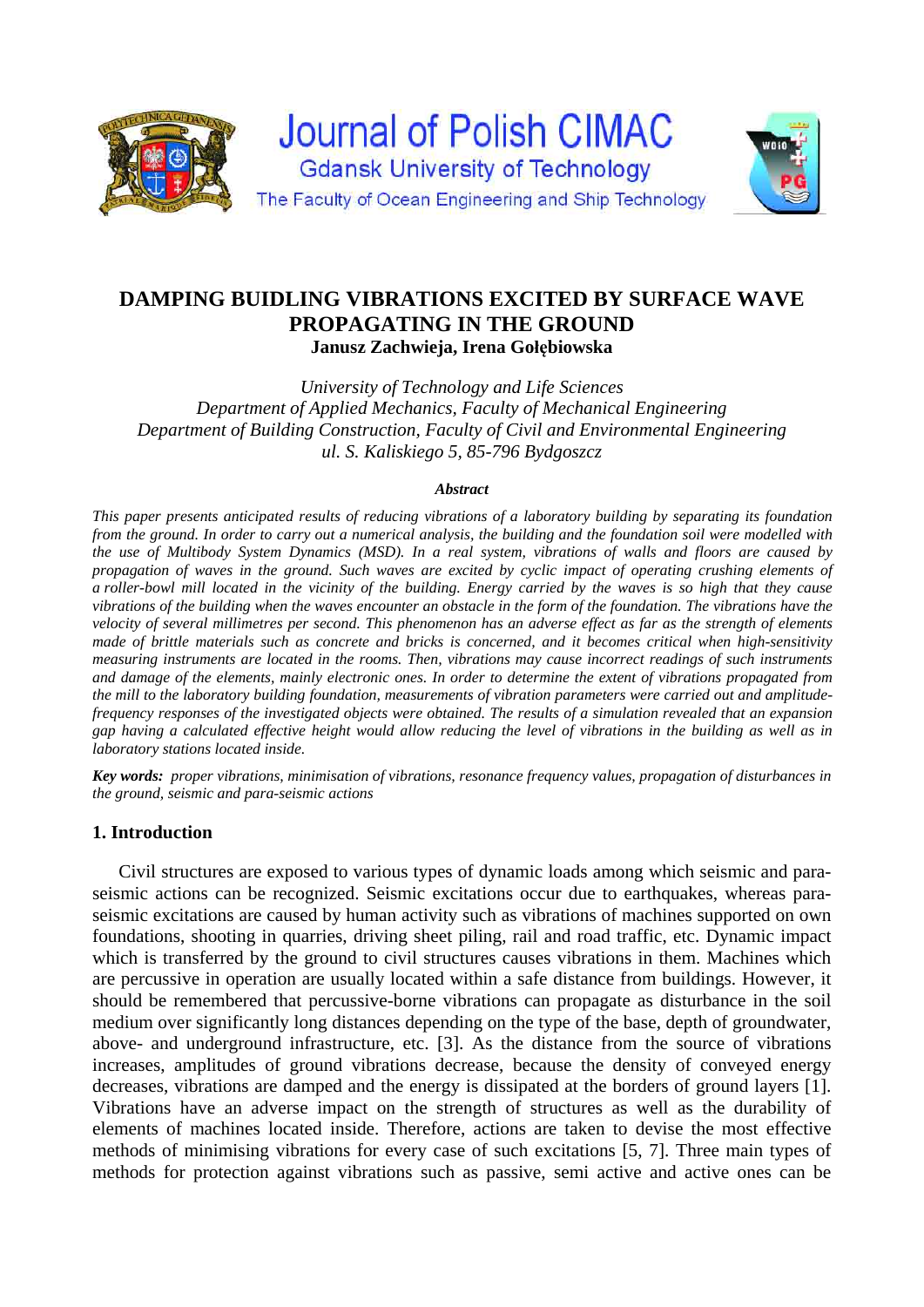distinguished [2]. Methods which involve direct interference with the source by eliminating the cause of vibrations lead to the best results. As an example, rotor balancing is a much simpler and effective solution than an attempt of limiting vibration levels by applying vibration insulation. A particularly important task from the viewpoint of engineering is to lower the level of vibrations in large structures and foundations of machines when the vibrations are caused by excitations which are resonant in nature [6]. In such cases, prior to corrective actions, there should be a numerical analysis so that results of applied solutions intended for minimisation of the level of vibrations can be anticipated [4].

This paper presents the concept of reducing the level of vibrations in a laboratory building caused by excitations from the system of a roller-bowl mill. The investigated object is located about 200 m away from the source of such vibrations. Surface waves which propagate in the ground in the form of shocks carry such a high amount of energy that vibrations having high amplitudes occur in the building due to the waves which reach the foundation, even though the source is located far away. The problem is quite serious as vibrating walls and floor make the laboratory tables and measuring instruments vibrate.

#### **2. Measured parameters of vibrations in the structures**

Measurements and analysis of vibration parameters were carried out *in situ* and aimed at determining the mechanism of how vibrations propagate from the ground to the laboratory building. The investigated structure is a two-storey building made of bricks. It was supported on strip footings and has a basement. The operating mill which is the source of vibrations is supported on reinforced-concrete foundations having dimensions of 10 m x 10 m x 3 m and is supported on Franki piles having the length of 12 m. The laboratory building is located about 200 m away from the milling station (the mill). A diagram of the roller-bowl mill in operation is presented in Fig. 1.





*Fig. 1. A schematic view of the bowl with rollers as the element of the mill which excites vibrations*

*Fig. 2. A schematic view of the location of the mill with reference to the building (a) and location of measuring points at the foundation (b)* 

The material to be ground is fed from the top, and then it falls onto the bowl where it is ground down by three rollers moving on the bowl. The milling is removed by a system of fans, and then it is fed to separators so as to separate various grain sizes. The mill belongs to the group of machines which are percussive in operation. During the milling process rotation of the rollers is forced by the bowl rotating around the axis of the mill. The rollers can also move vertically. By falling onto the bowl the roller hits it and a quite significant amount of energy is transferred to the mill.

Measuring sensors were placed along the edge of the foundation of the mill (Fig. 2b) and at the bowl (Fig. 3a). Fig. 3 shows typical amplitude-frequency responses of vibration velocities of the mill bowl in the reduction gear axis (horizontally and vertically). Velocity amplitudes of bowl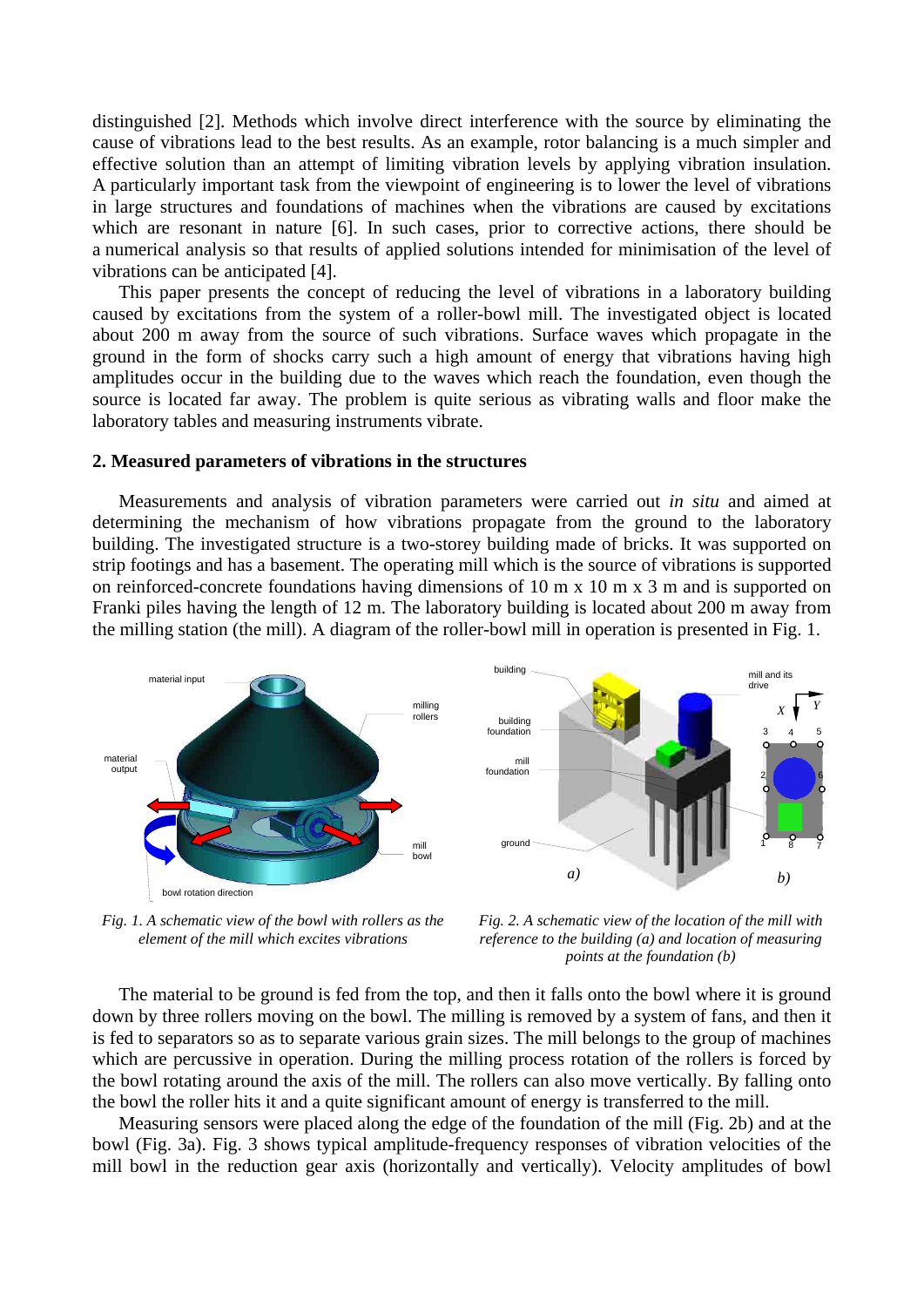vibrations are considerable and equal to 3 to 4 mm $\cdot$ s<sup>-1</sup>. The maximum RMS values measured in the axis of the reduction gear of the bowl driving system reached the value as high as  $8.42 \text{ mm} \cdot \text{s}^{-1}$ . Instantaneous values reached even the level of 28 mm·s<sup>-1</sup>. Frequency of vibration components in the measured band ranged from 3.5 to 11.5 Hz.



*Fig. 3. Location of the measurement spot at the bowl a), an amplitude-frequency response of vibration velocity b) in the axis of the reduction gear, c) horizontally, d) vertically*

Figs. 4 and 5 show amplitude-frequency responses of vibration acceleration values of the mill foundation in Y-axis, at point 1 and 3 respectively.



*Fig. 4. An amplitude-frequency response of the vibration acceleration value of the mill foundation at point (1) in Y-acceleration value of the mill foundation at point (3) in Yaxis Fig. 5. An amplitude-frequency response of the vibration axis*

The responses were obtained on the basis of vibration acceleration values of the mill foundation in the function of time during mill operation run-up and run-down periods. By analysing the measurement results it can be observed that the area of foundation vibrations carrying lots of energy applies for the frequency ranging from 4 to 12 Hz. The recorded parameters of vibrations of the mill foundation prove that there are good conditions for applying insulation with the damping effect of 20 dB.

The maximum values of acceleration amplitudes for the mill foundation in Z-axis (vertical) correspond to higher frequency values than the maximum acceleration amplitudes of vibrations in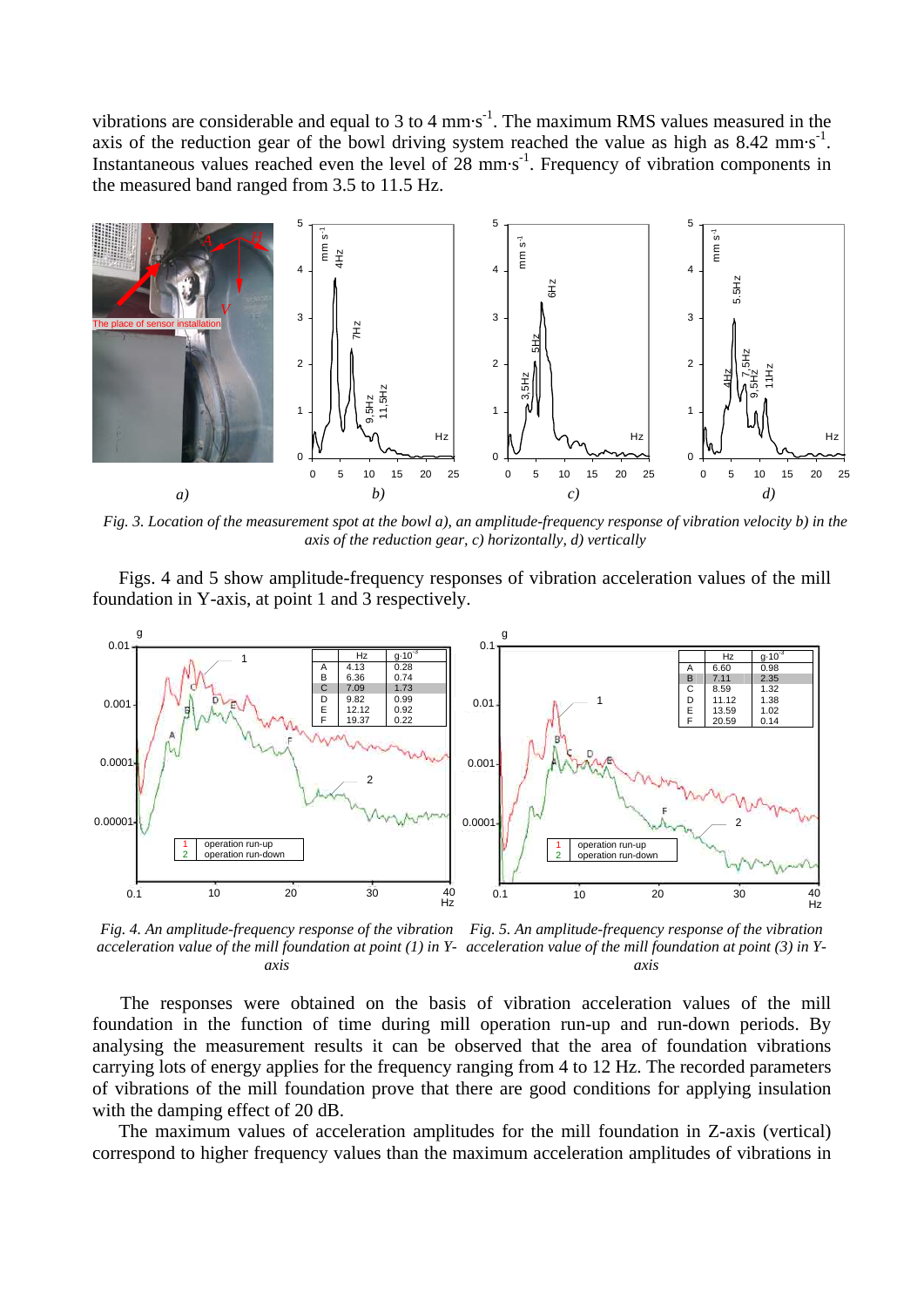the horizontal plane. For the frequency of ~13 Hz the value is 2.57 mg (0.025 m·s<sup>-2</sup>) (Fig. 6). The same effect can be observed in case of vibrations of the mill bowl.



*Fig. 6. Amplitude-frequency responses of vibration acceleration values of the mill foundation in a) X-axis, b) Y-axis, c) Z-axis*

Changes of selected parameters of vibrations along time in the laboratory building were recorded as well. The sensors were placed in several places such as the laboratory on the working top of the table (point #1) and on the floor (point #2) (Fig. 7).



*Fig. 7. A view of points for measuring vibrations of the table*

*Fig. 8. Values of vibration velocity amplitudes at point 1 and 2 at the frequency of 7 Hz*

Fig. 8 shows examples of vibration velocity amplitudes in the measuring points 1 (table) and 2 (floor) at 7 Hz, whereas Fig. 9 shows an amplitude-frequency response of a table vibration acceleration value in Y-axis.

By analysing the measurement results it can be observed that the value of table vibration velocity is higher in both horizontal and vertical plane when compared with vibrations of the floor. Resonant vibration can be observed in Y-axis.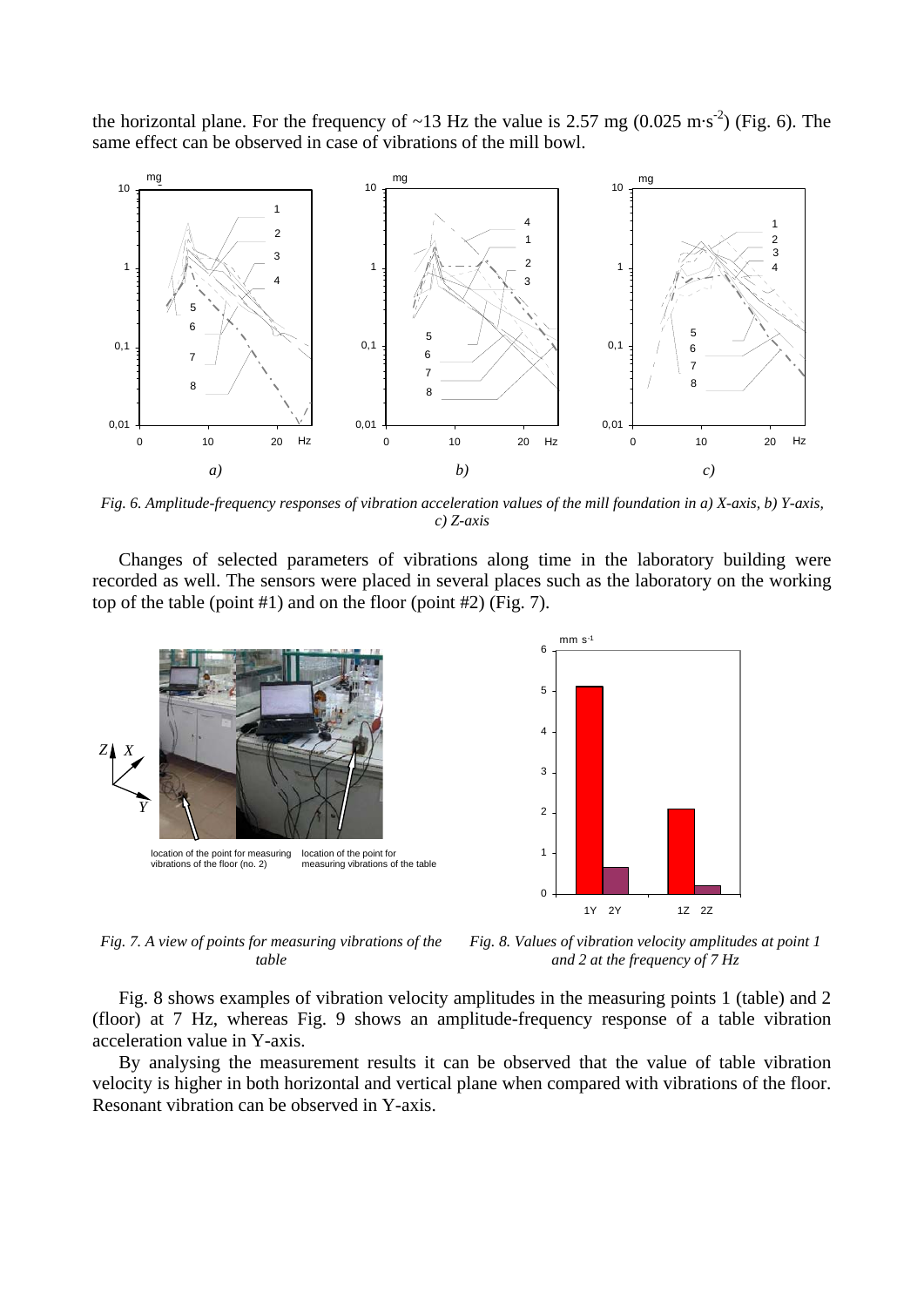

*Fig. 9. An amplitude-frequency response of the vibration acceleration value of the table in Y-axis*

The amplitude of floor vibration velocity in the horizontal plane is almost 8 times higher than the corresponding amplitude of table vibration velocity in the vertical plane (Figs. 10 and 11).



*Fig. 10. An amplitude-frequency response of vibration velocity on the floor in Y-axis*



*Fig. 11. An amplitude-frequency response of vibration velocity on the floor in Z-axis*

#### **3. Calculation model and numerical analysis**

*Multibody System Dynamics (MSD)* was used for the purpose of a numerical analysis of vibrations propagating through the ground to the foundation of the building and the response of the system to the applied excitations with implemented damping insulation. The laboratory table where instruments are placed, as well as elements of the building such as the floor, walls, foundations and the ground, are modelled as rigid bodies (Fig. 12). Between the floor and the table there is a contact reaction. The contact between the foundation and the ground was modelled as an elastic-damping coupling for which parameters were selected in such a manner that proper vibration frequencies of the model would correspond approximately to the values obtained from the experiments.

Dynamic rigidity coefficients of the ground were determined by means of Savinov method in accordance to a standard. The coefficients depend on the type of ground, foundation pressure on the base as well the shape and dimensions of the foundation. For the purpose of calculations the following six discrete values of base rigidity coefficients  $k_x = k_y = k_z = 10^6$  N/mm and  $k_{\varphi x} = k_{\varphi y} =$  $k_{\varphi z} = 10^8$  N mm were assumed. The analysis was carried out in the range of linear elasticity.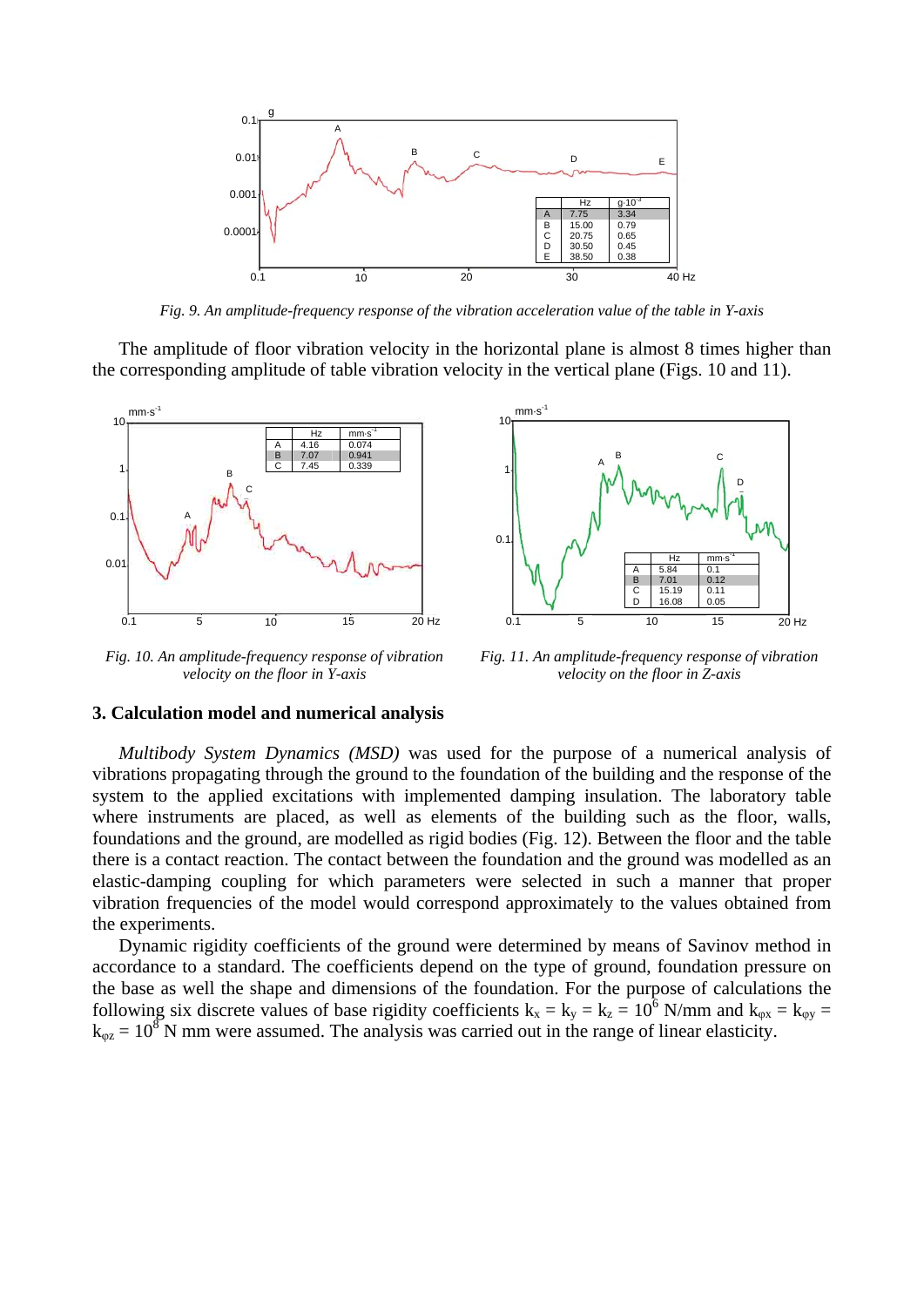

*Fig. 12. The model applied in the numerical analysis Fig. 13. An amplitude-frequency response of vibration velocity of the table in Y-axis for the assumed model* 

For a kinematic excitation assumed in the numerical analysis, determined at the foundation level, the horizontal component of ground vibration acceleration excited by the operating mill was assumed. Fig. 14 presents the first three forms of proper vibrations of the laboratory building. Deformation of the rigid body, here the building, at the frequency of 7.8 Hz corresponds to torsional vibrations.



*Fig. 14. Forms of building proper vibrations at the following frequencies: a) 4.1 Hz, b) 5.2 Hz and c) 7.8 Hz*

The first three forms of proper vibrations of the 'table – floor – wall – foundation – ground' system are presented in Fig. 15. The first form of proper vibrations of the system being analysed corresponds to torsional vibrations around Y-axis, whereas the second one reflects the displacement along Y-axis. At the frequency of 18.8 Hz, the table vibrates in Z-axis and rotates simultaneously around X-axis.



*Fig. 15. Forms corresponding to the first three frequency values of proper vibrations of the investigated system*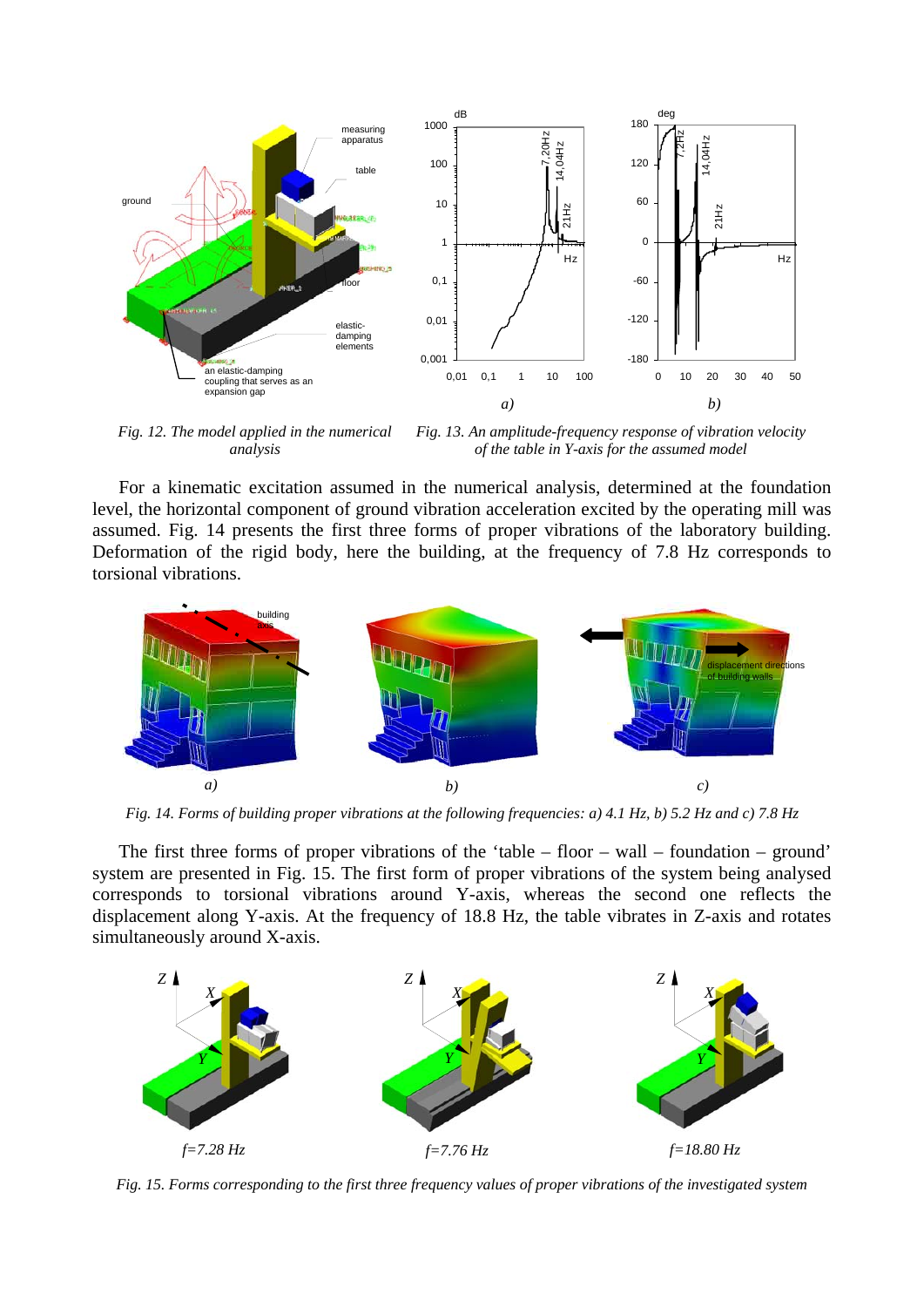Fig. 16 presents amplitude-frequency responses of floor vibration velocity in Y-axis and Z-axis respectively. Calculated floor vibration velocity amplitudes at ~7 Hz in Y-axis and in Z-axis have the respective values:  $0.53$  mm·s<sup>-1</sup> and  $0.044$  mm·s<sup>-1</sup> (Fig. 16). The values are lower than the measured values which were determined to be 0.65 mm·s<sup>-1</sup> (Y-axis) and 0.2 mm·s<sup>-1</sup> (Z-axis).



*Fig. 16. An amplitude-frequency response of vibration velocity on the floor in a) Y-axis and b) Z-axis*

The results obtained from the numerical analysis of table vibrations confirm that the table displaces with reference to the floor both horizontally and vertically. Vibration velocity of the table in Y-axis is much higher than in case of vibration velocity of the floor (Fig. 17).



*Fig. 17. Table displacement along the floor in a) Y-axis b) Z-axis in the function of time.*

The vibrations are resonant in nature which is implied by the shape of spectrum containing ultraharmonic components of excitation frequency being  $3\times$  and  $5\times$  (Fig. 18). The values of table vibration velocity amplitudes obtained from the calculations at 7.20 Hz in Y and Z axes are as follows: 6.7 mm·s<sup>-1</sup> and 1.26 mm·s<sup>-1</sup>. In comparison, the values obtained from the measurements of table vibration velocity have the following values respectively:  $5.1 \text{ mm} \cdot \text{s}^{-1}$  and  $2.1 \text{ mm} \cdot \text{s}^{-1}$ .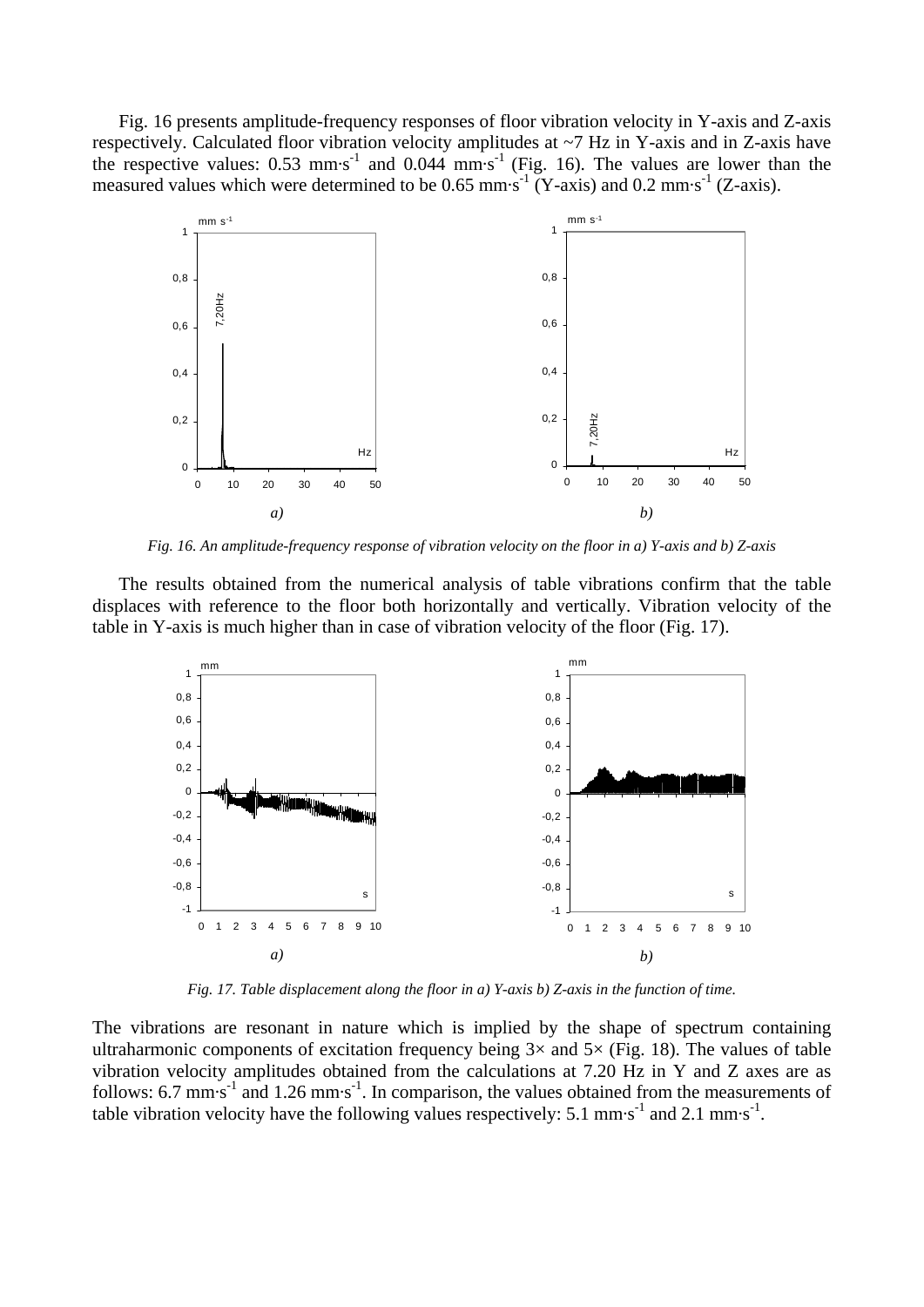

*Fig. 18. An amplitude-frequency response of vibration velocity of the table in a) Y-axis and b) Z-axis*

In order to damp the propagation of disturbances in the ground, excited by the operating mill*,*  an expansion gap was simulated in the model within the foundation-ground plane. Fig. 19 presents the anticipated effect of reducing table vibrations in Y and Z axes when an expansion gap having the depth of 0.9 of the foundation block height is applied.



*Fig. 19. An amplitude-frequency response of vibration velocity of the table in a) Y-axis and b) Z-axis once an expansion gap at the building foundation has been applied*

Once the separation gap has been added to the calculation model for the 'table – floor – wall – foundation – ground' system, a significant reduction of table vibration velocity amplitude was obtained. The value decreased from  $6.7 \text{ mm} \cdot \text{s}^{-1}$  to  $0.05 \text{ mm} \cdot \text{s}^{-1}$  in Y-axis, and from  $1.26 \text{ mm} \cdot \text{s}^{-1}$  to  $0.02$  mm $\cdot$ s<sup>-1</sup> in Z-axis at the excitation frequency of 7.2 Hz.

### **4. Conclusions**

The main objective of this paper was to analyse the possibility of damping vibrations in a laboratory building where measuring equipment requiring high accuracy of indications is located. Experiments carried out for the object in a real scale confirmed that there were highamplitude vibrations in the laboratory tables, and standard values were significantly exceeded. In